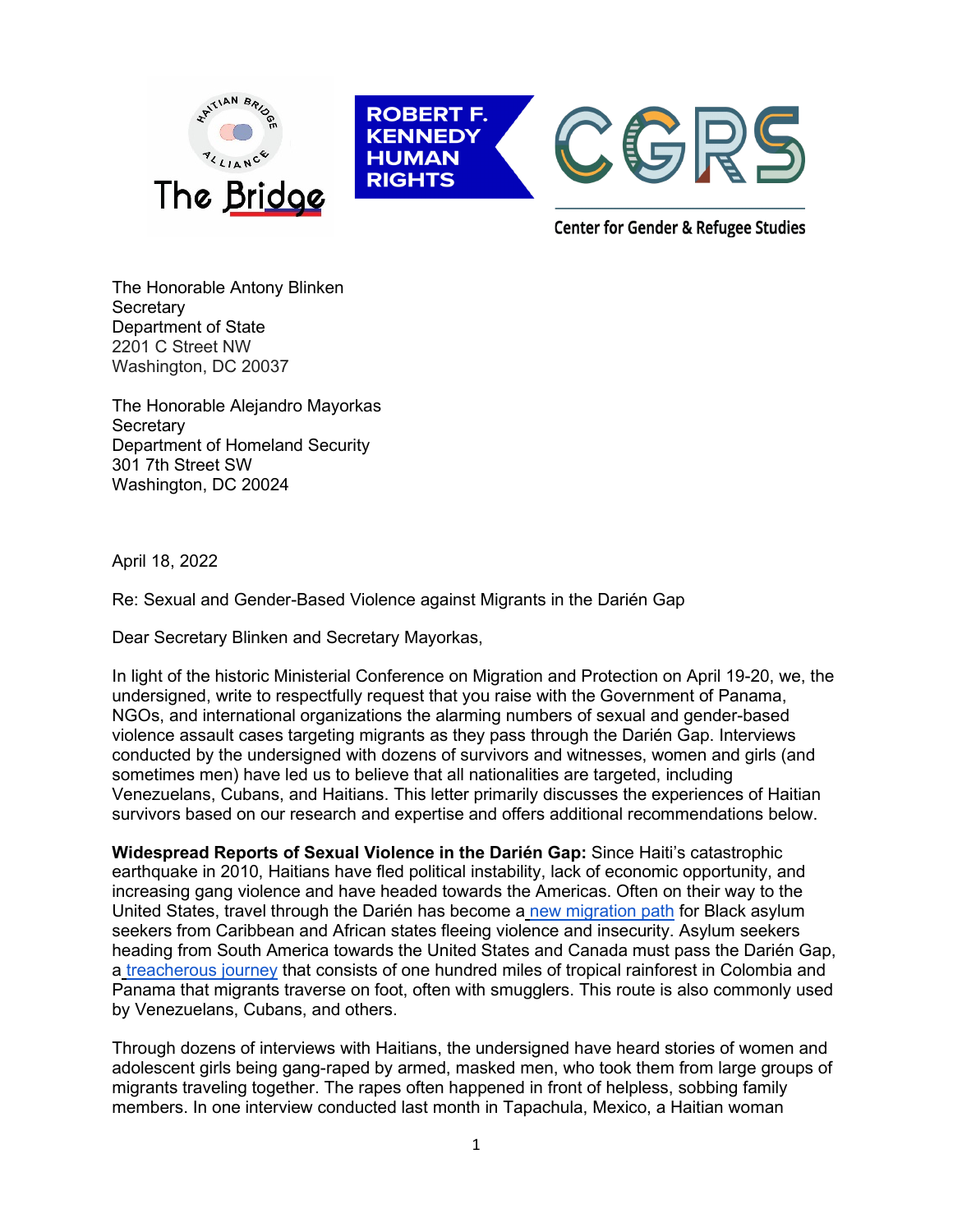

recounted that after she was gang-raped by armed men, she witnessed a Haitian girl around 12 years old being raped. The girl bled to death the next day from her injuries.

The undersigned also interviewed a Haitian man last month who witnessed seven migrants from Haiti, Venezuela, and African states being raped in the Darién in August 2021. He saw three children raped in front of their parents and another child around 14 years old being raped along with her mother. He witnessed a husband begging the gang members not to rape his wife, but as they took his wife away to rape her, the men responded that they would kill him if he did not stop screaming. The witness tried to report the crimes to a group of Panamanian military officers in fatigues he saw a few hours later in the jungle, but they paid no mind and told him to move on. The witness recognized some of the perpetrators from their tattoos when he arrived in Meteti, the first refuge center after the jungle, but again Panamanian law enforcement ignored him.

The severity and brutality of these stories are emblematic of other stories heard by the undersigned, but the real number of survivors is unknown. Between just April and November of 2021, *Médecins Sans Frontières* (MSF) [reported](https://www.doctorswithoutborders.org/what-we-do/news-stories/story/safe-routes-urgently-needed-thousands-migrants-crossing-darien-gap) treating 288 victims of sexual violence in the Darién Gap, and doctors estimated that number only accounted for 25% of the actual victimizations occurring. But in the interviews conducted by the undersigned, none of the survivors sought medical assistance for their injuries at MSF or otherwise reported the crimes, so we estimate that the numbers are even higher. Rape is highly stigmatized in Haitian culture, which deters survivors from reporting or even seeking medical assistance. Indeed, a survivor the undersigned spoke with last month in Tijuana, Mexico reported that she had been outcasted at her shelter and faced sexual assault by migrants there because she was a victim of rape in the Darién.

It's also important to note that the migrants interviewed identified that they knew they were in Panama during the attacks based on the number of days the attacks occurred after having entered the Darién Gap from Colombia.

**Recommendations for Immediate Steps to Address this Humanitarian Travesty:** For more information, we include a [report](https://tbinternet.ohchr.org/_layouts/15/treatybodyexternal/Download.aspx?symbolno=INT%2fCEDAW%2fCSS%2fPAN%2f47481&Lang=en) submitted by HBA in January 2022 to the UN Committee on the Elimination of Discrimination against Women (CEDAW) on this issue, as well as the Committee's *[Concluding Observations](https://tbinternet.ohchr.org/_layouts/15/treatybodyexternal/Download.aspx?symbolno=CEDAW%2fC%2fPAN%2fCO%2f8&Lang=en)* on Panama. We respectfully ask that you review and raise the proposed recommendations, including the recommendation to "Guarantee access to justice for women in the border area of the Darién Gap regardless their status intensifying its efforts to investigate and punish the persons responsible for rape and other types of violence, and establish a mechanism within the criminal justice system, to address complaints related to gender based-violence against migrant women in transit, ensuring the recognition of protection measures for witnesses and survivors." We also include a [factsheet](https://cgrs.uchastings.edu/sites/default/files/Tijuana%20Factsheet_2022.04.07%20FINAL%20v2_0.pdf) released this month by the Center for Gender & Refugee Studies, Haitian Bridge Alliance, and the Hastings to Haiti Partnership that mentions survivor stories.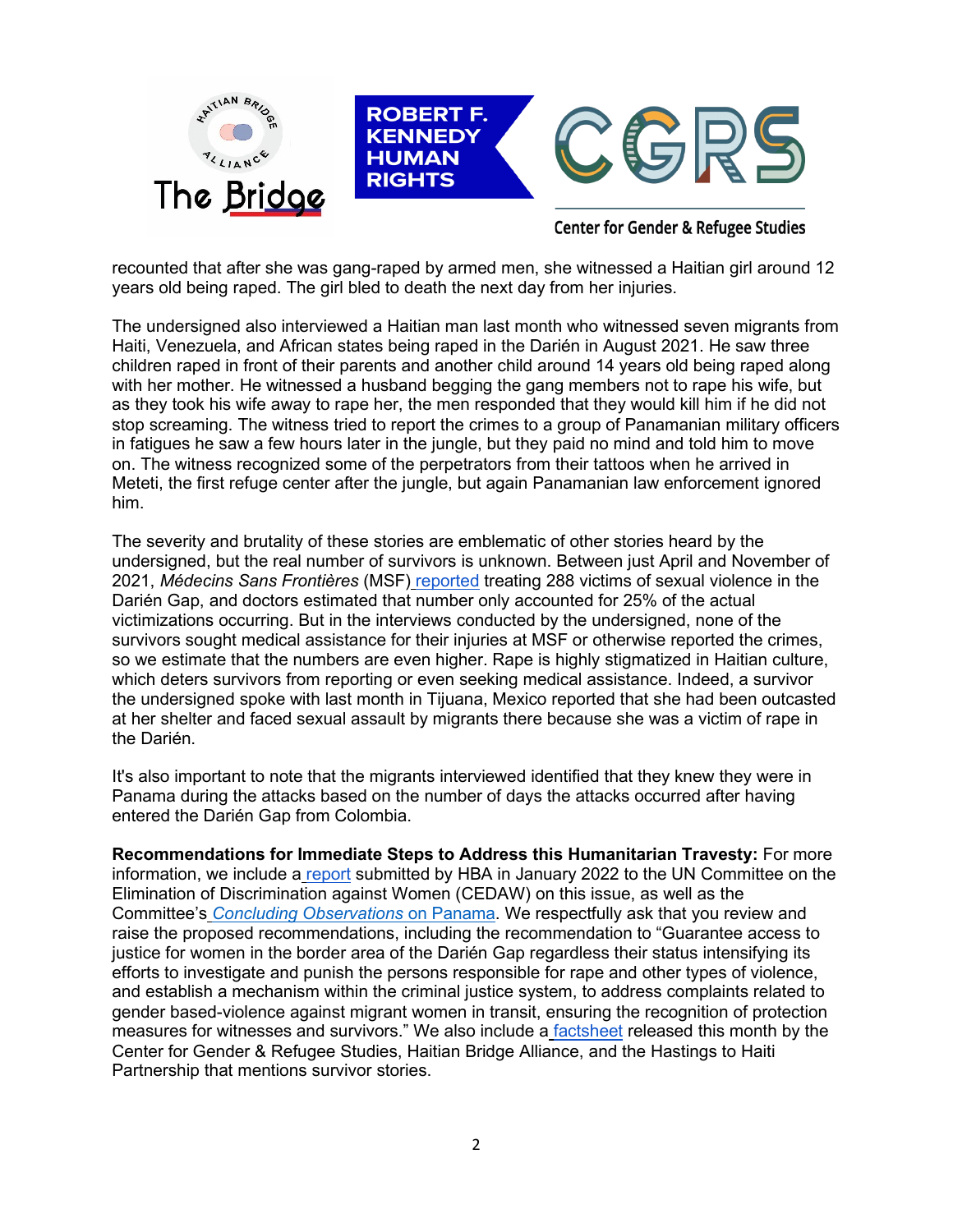

In conclusion, we respectfully request that the U.S. government raise at the upcoming meeting the need for a plan to ensure the safety of migrants in the Darién Gap from sexual and genderbased violence and support the Panamanian government to take measures to prevent these horrid crimes and to investigate and punish the persons responsible. We understand that some efforts have been taken, including the assignment of a prosecutor in the area, but the reports of sexual violence and inadequate responses continue unabated. We encourage any efforts or policies to be published in writing, as well as any results of investigations or prosecutions. We also recommend that Haitian Kreyol language access be provided as part of any efforts, given the high numbers of Haitian migrants historically traveling through Panama.

Thank you for your time and assistance. Please feel free to reach out to any of us with questions.

Sincerely,

Nicole Phillips, Legal Director (nphillips@haitianbridge.org) Charlotte Wiener, Staff Attorney Erik Crew, Staff Attorney Haitian Bridge Alliance

Angelita Baeyens, Vice President of International Advocacy and Litigation Robert F. Kennedy Human Rights

Blaine Bookey, Legal Director Felipe Navarro Lux, Manager of Regional Initiatives Center for Gender & Refugee Studies

C<sub>c</sub>:

Honorable Stewart Tuttle, Chargé d'Affaires at U.S. Embassy in Panama Honorable Janaina Tewaney Mencomo, Minister of Government Honorable Juan Manuel Pino Forero, Minister of Public Security Honorable Hussein Pitty, Director of the National Office of Refugees (ONPAR)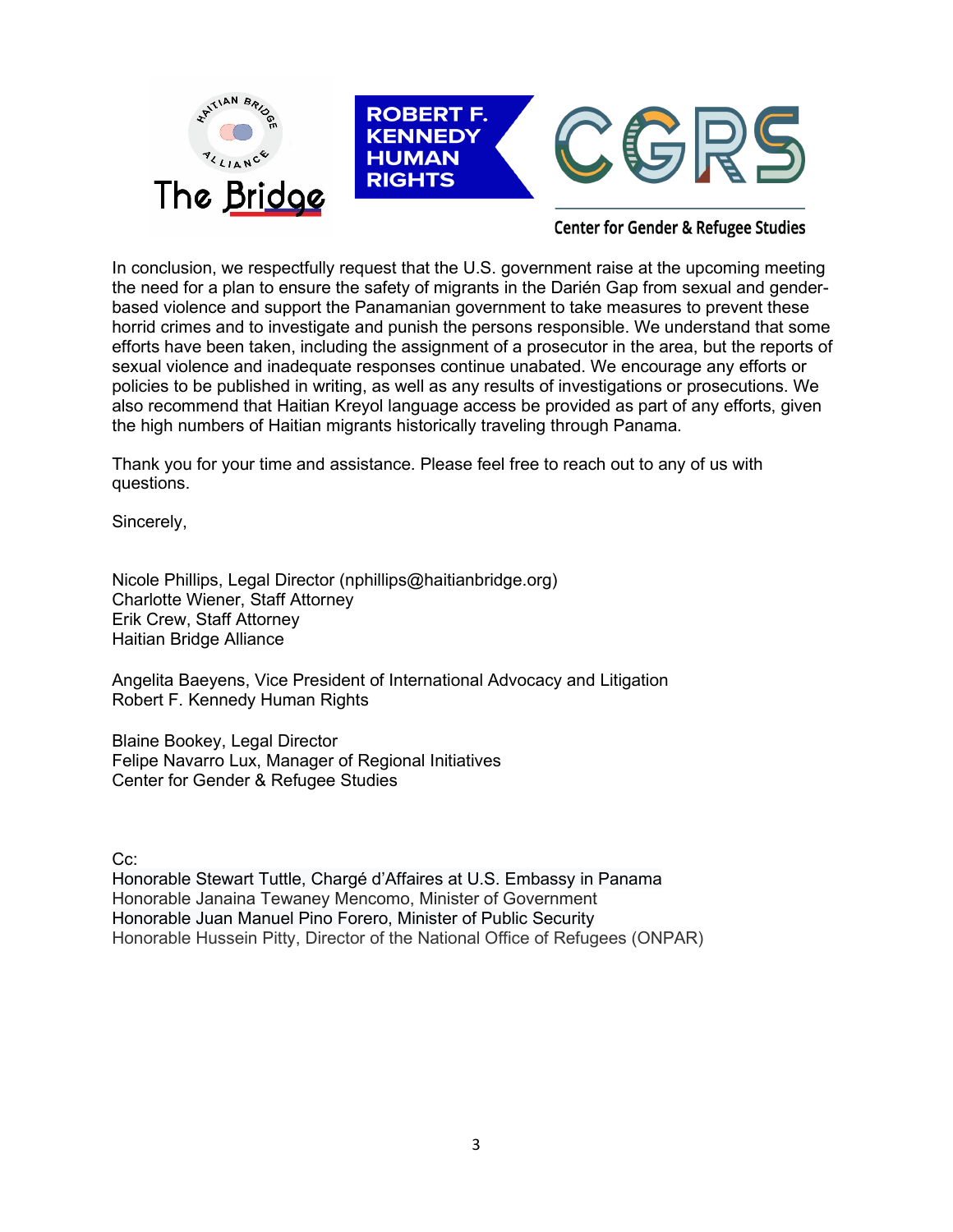

Honorable Antony Blinken Secretario Departamento de Estado de EE. UU. 2201 C Street NW Washington, DC 20037

Honorable Alejandro Mayorkas Secretario Departamento de Seguridad Nacional de EE. UU. 301 7th Street SW Washington, DC 20024

18 de abril de 2022

Asunto: Violencia sexual y basada en género en contra de personas migrantes en el Tapón del Darién.

Estimados secretarios Blinken y Mayorkas:

A la luz de la histórica Conferencia Ministerial sobre Migración y Protección que se llevará a cabo los días 19 y 20 de abril, los abajo firmantes escribimos para solicitarles respetuosamente que discutan con el Gobierno de Panamá, organizaciones no gubernamentales y organismos internacionales, las alarmantes cifras de casos de violencia sexual y basada en género contra personas migrantes que transitan por el Tapón del Darién. Basándonos en docenas de entrevistas con sobrevivientes y testigos, mujeres y niñas (y a veces hombres), sabemos que personas de todas las nacionalidades son objeto de esta violencia, incluyendo venezolanos, cubanos y haitianos. En función de nuestra investigación y experiencia, esta carta analiza principalmente las historias de sobrevivientes haitianas, y ofrece recomendaciones adicionales.

**Numerosos reportes de violencia sexual en el Tapón del Darién**: Desde el catastrófico terremoto de Haití en 2010, los haitianos han huido de la inestabilidad política, la falta de oportunidades económicas y el aumento de la violencia de las pandillas, y se han dirigido hacia las Américas. A menudo en su camino a los Estados Unidos, el tránsito a través del Darién se ha convertido en una [nueva ruta migratoria](https://cgrs.uchastings.edu/sites/default/files/Un-viaje-de-esperanza-La-Migracion-de-Mujeres-Haitianas-a-Tapachula-Mexico.pdf) para las personas solicitantes de asilo negras de los países del Caribe y África que huyen de la violencia y la inseguridad. Los solicitantes de asilo que se dirigen desde América del Sur hacia los Estados Unidos y Canadá deben atravesar el Tapón del Darién, un [peligroso camino](https://www.spiegel.de/international/world/crossing-the-darien-gap-a-deadly-jungle-on-the-trek-to-america-a-a5a01a5f-bd44-4d48-b115-0b481ae83906) de cien millas de selva tropical entre Colombia y Panamá que los migrantes transitan a pie, a menudo con "coyotes". Esta ruta también es utilizada comúnmente por venezolanos, cubanos y otros.

A través docenas de entrevistas con personas haitianas, hemos escuchado historias de mujeres y niñas adolescentes violadas en grupo por hombres armados y enmascarados, quienes las arrebataron de grandes grupos de personas migrantes que viajaban juntas. Las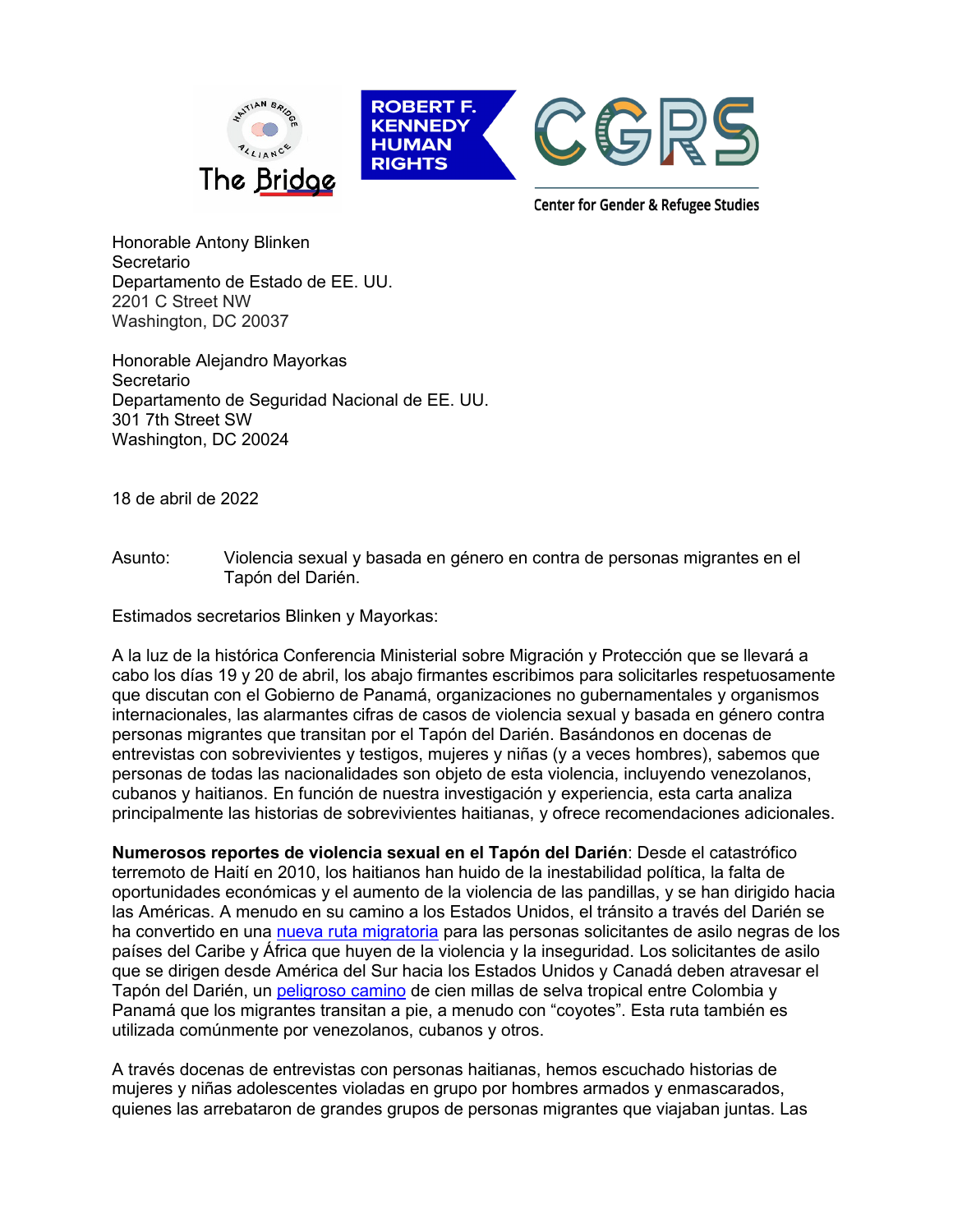

**Center for Gender & Refugee Studies** 

violaciones a menudo sucedieron frente a familiares indefensos y asustados. En una entrevista realizada el mes pasado en Tapachula, México, una mujer haitiana contó que después de que hombres armados la violaran en grupo, presenció cómo violaban a una niña haitiana de aproximadamente 12 años. La niña murió desangrada al día siguiente a causa de sus heridas.

En una entrevista realizada el mes pasado, un hombre haitiano recontó presenciar la violación de siete personas migrantes de Haití, Venezuela y países africanos en el Darién en agosto de 2021. Vio a tres menores siendo violados frente a sus padres y a otra niña de alrededor de 14 años siendo violada junto con su madre. Presenció a un esposo rogándoles a los criminales que no violaran a su esposa, pero mientras se llevaban a su esposa para violarla, los hombres lo amenazaron con matarlo si no dejaba de gritar. El testigo trató de denunciar los crímenes a un grupo de militares panameños en uniforme que vio unas horas después en la selva, pero no le hicieron caso y le dijeron que continuara su camino. El testigo reconoció a algunos de los violadores por sus tatuajes cuando llegó a Metetí, el primer centro de refugio después de la selva, pero nuevamente las autoridades panameñas lo ignoraron.

La severidad y brutalidad de estas historias son emblemáticas de otras historias que hemos escuchado, pero el número real de sobrevivientes es incierto. Tan solo entre abril y noviembre de 2021, Médicos Sin Fronteras (MSF) [informó](https://www.doctorswithoutborders.org/what-we-do/news-stories/story/safe-routes-urgently-needed-thousands-migrants-crossing-darien-gap) haber atendido a 288 víctimas de violencia sexual en el Tapón del Darién, y estimó que esa cifra solo representa el 25% del número real de victimizaciones. Pero en las entrevistas que hemos realizado, ninguna de las sobrevivientes buscó asistencia médica con MSF o denunció los crímenes, por lo que estimamos que los números son aún más altos. La violación se encuentra altamente estigmatizada en la cultura haitiana, lo que disuade a las sobrevivientes de denunciar o inclusive buscar asistencia médica. De hecho, una sobreviviente con la que hablamos el mes pasado en Tijuana, México, reportó que, por haber sido violada en el Darién, ha sido marginalizada en su albergue y enfrentado agresiones sexuales por parte de otros migrantes.

También es importante recalcar que las personas migrantes entrevistadas sabían que estaban en Panamá cuando ocurrieron los ataques por la cantidad de días que habían pasado luego de haber ingresado al Tapón del Darién desde Colombia.

**Recomendaciones de medidas inmediatas para abordar esta tragedia humanitaria:** Para más información, incluimos un [informe](https://tbinternet.ohchr.org/_layouts/15/treatybodyexternal/Download.aspx?symbolno=INT%2fCEDAW%2fCSS%2fPAN%2f47481&Lang=en) sobre este presentado por HBA en enero de 2022 al Comité de las Naciones Unidas para la Eliminación de la Discriminación contra la Mujer (CEDAW, por sus siglas en inglés), así como las [Observaciones finales del Comité](https://tbinternet.ohchr.org/_layouts/15/treatybodyexternal/Download.aspx?symbolno=CEDAW%2fC%2fPAN%2fCO%2f8&Lang=en) sobre Panamá. Respetuosamente les solicitamos que revisen y discutan las recomendaciones propuestas, incluyendo la recomendación de "Garantizar el acceso de las mujeres a la justicia en la zona fronteriza del Tapón del Darién sin importar su condición, intensificando esfuerzos para investigar y sancionar a los responsables de violación y otros tipos de violencia, y establecer un mecanismo dentro del sistema de justicia penal para atender las denuncias relacionadas con la violencia de género contra las mujeres migrantes en tránsito, garantizando que se otorguen medidas de protección para testigos y supervivientes". También incluimos una [hoja informativa](https://cgrs.uchastings.edu/sites/default/files/Tijuana%20Factsheet_2022.04.07%20FINAL%20v2_0.pdf) publicada este mes por el Centro de Estudios de Género y Refugiados, Haitian Bridge Alliance y Hastings to Haiti Partnership que incluye historias de sobrevivientes.